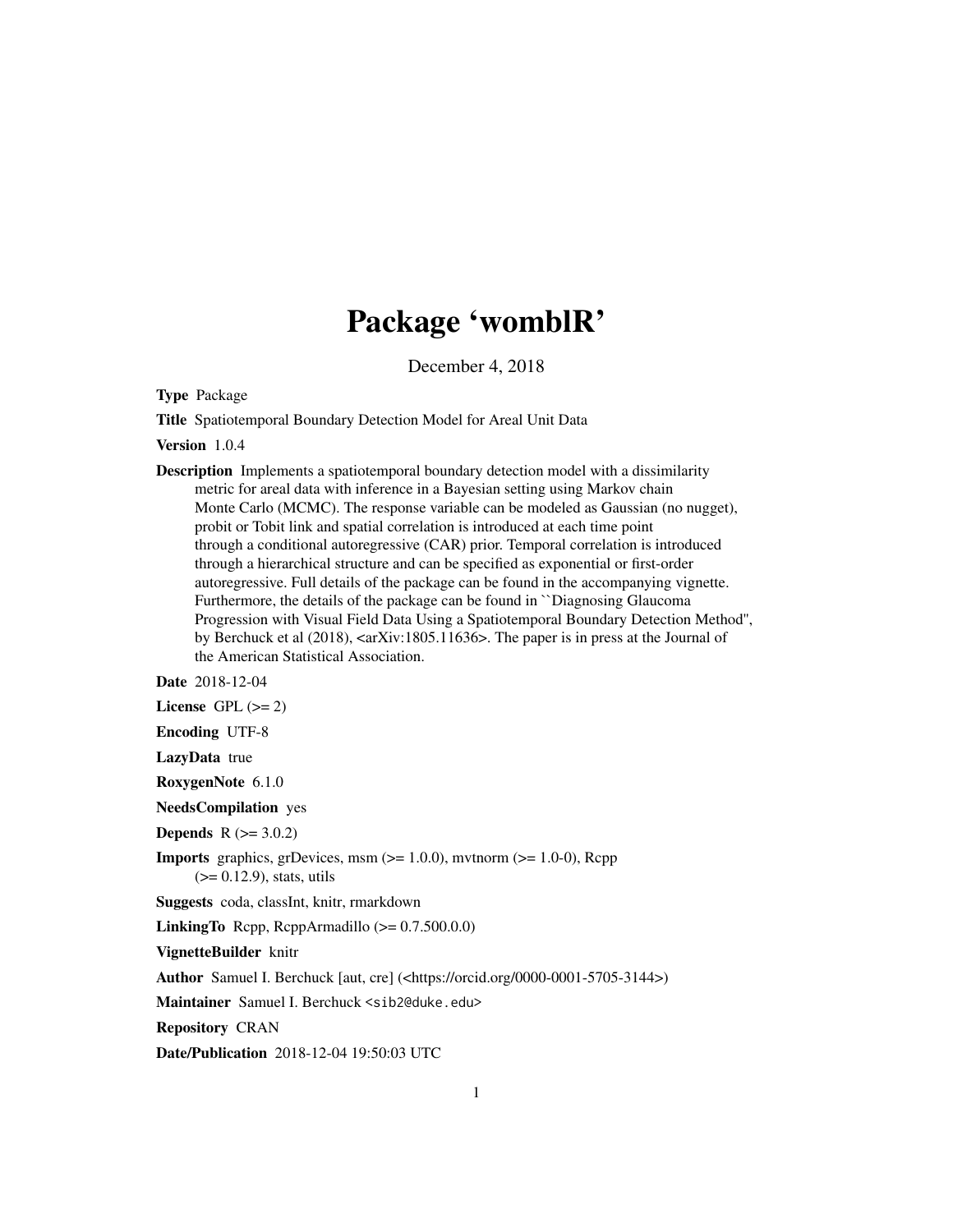# <span id="page-1-0"></span>R topics documented:

| $\overline{3}$             |
|----------------------------|
| $\overline{4}$             |
| $\overline{4}$             |
| $\overline{\phantom{0}}$ 5 |
| $\overline{\phantom{0}}$ 5 |
| -6                         |
| 6                          |
| $\overline{7}$             |
|                            |
|                            |
|                            |
|                            |
|                            |
|                            |
|                            |

#### **Index** the contract of the contract of the contract of the contract of the contract of the contract of the contract of the contract of the contract of the contract of the contract of the contract of the contract of the co

diagnostics *diagnostics*

# Description

Calculates diagnostic metrics using output from the [STBDwDM](#page-11-1) model.

# Usage

```
diagnostics(obj, diags = c("dic", "dinf", "waic"),
 keepDeviance = FALSE, keepPPD = FALSE)
```
# Arguments

| obi          | A STBDwDM model object for which diagnostics are desired from.                                                                                                                                                                                                                                                                                                                                       |
|--------------|------------------------------------------------------------------------------------------------------------------------------------------------------------------------------------------------------------------------------------------------------------------------------------------------------------------------------------------------------------------------------------------------------|
| diags        | A vector of character strings indicating the diagnostics to compute. Options in-<br>clude: Deviance Information Criterion ("dic"), d-infinity ("dinf") and Watanabe-<br>Akaike information criterion ("waic"). At least one option must be included.<br>Note: The probit model cannot compute the DIC or WAIC diagnostics due to<br>computational issues with computing the multivariate normal CDF. |
| keepDeviance | A logical indicating whether the posterior deviance distribution is returned (de-<br>$fault = FALSE$ ).                                                                                                                                                                                                                                                                                              |
| keepPPD      | A logical indicating whether the posterior predictive distribution at each ob-<br>served location is returned (default = FALSE).                                                                                                                                                                                                                                                                     |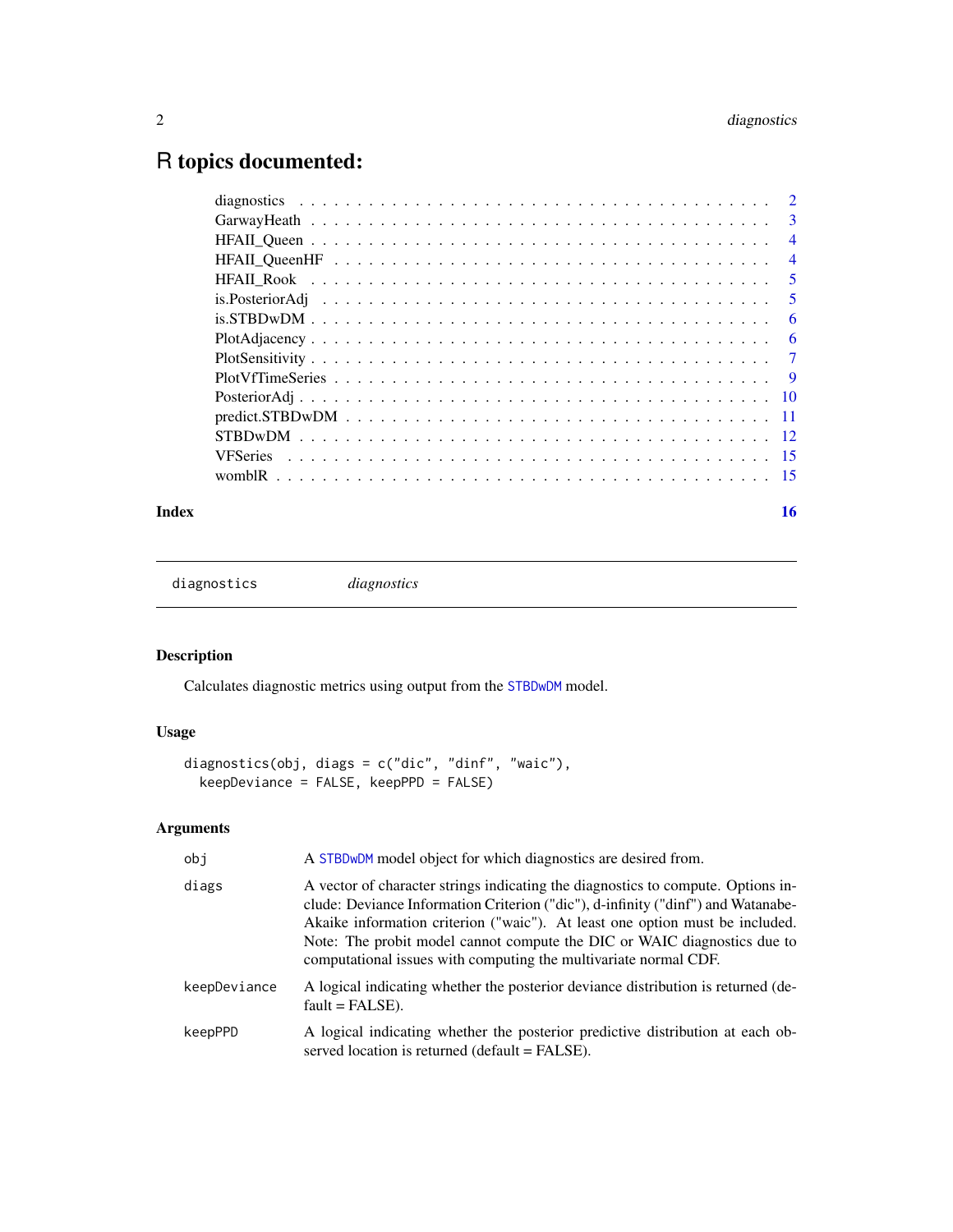#### <span id="page-2-0"></span>GarwayHeath 3

#### Details

To assess model fit, DIC, d-infinity and WAIC are used. DIC is based on the deviance statistic and penalizes for the complexity of a model with an effective number of parameters estimate pD (Spiegelhalter et al 2002). The d-infinity posterior predictive measure is an alternative diagnostic tool to DIC, where d-infinity=P+G. The G term decreases as goodness of fit increases, and P, the penalty term, inflates as the model becomes over-fit, so small values of both of these terms and, thus, small values of d-infinity are desirable (Gelfand and Ghosh 1998). WAIC is invariant to parametrization and is asymptotically equal to Bayesian cross-validation (Watanabe 2010). WAIC  $= -2$  \* (lppd - p\_waic\_2). Where lppd is the log pointwise predictive density and p\_waic\_2 is the estimated effective number of parameters based on the variance estimator from Vehtari et al. 2016. (p\_waic\_1 is the mean estimator).

# Value

diagnostics returns a list containing the diagnostics requested and possibly the deviance and/or posterior predictive distribution objects.

#### Author(s)

Samuel I. Berchuck

#### References

Gelfand, A. E., & Ghosh, S. K. (1998). Model choice: a minimum posterior predictive loss approach. Biometrika, 1-11.

Spiegelhalter, D. J., Best, N. G., Carlin, B. P., & Van Der Linde, A. (2002). Bayesian measures of model complexity and fit. Journal of the Royal Statistical Society: Series B (Statistical Methodology), 64(4), 583-639.

Vehtari, A., Gelman, A., & Gabry, J. (2016). Practical Bayesian model evaluation using leave-oneout cross-validation and WAIC. Statistics and Computing, 1-20.

Watanabe, S. (2010). Asymptotic equivalence of Bayes cross validation and widely applicable information criterion in singular learning theory. Journal of Machine Learning Research, 11(Dec), 3571-3594.

GarwayHeath *Garway-Heath angles for the HFA-II*

#### **Description**

These Garway-Heath angles are used as the dissimilarity metric when implementing the boundary detection model for a longitudinal series of visual fields.

#### Usage

data(GarwayHeath)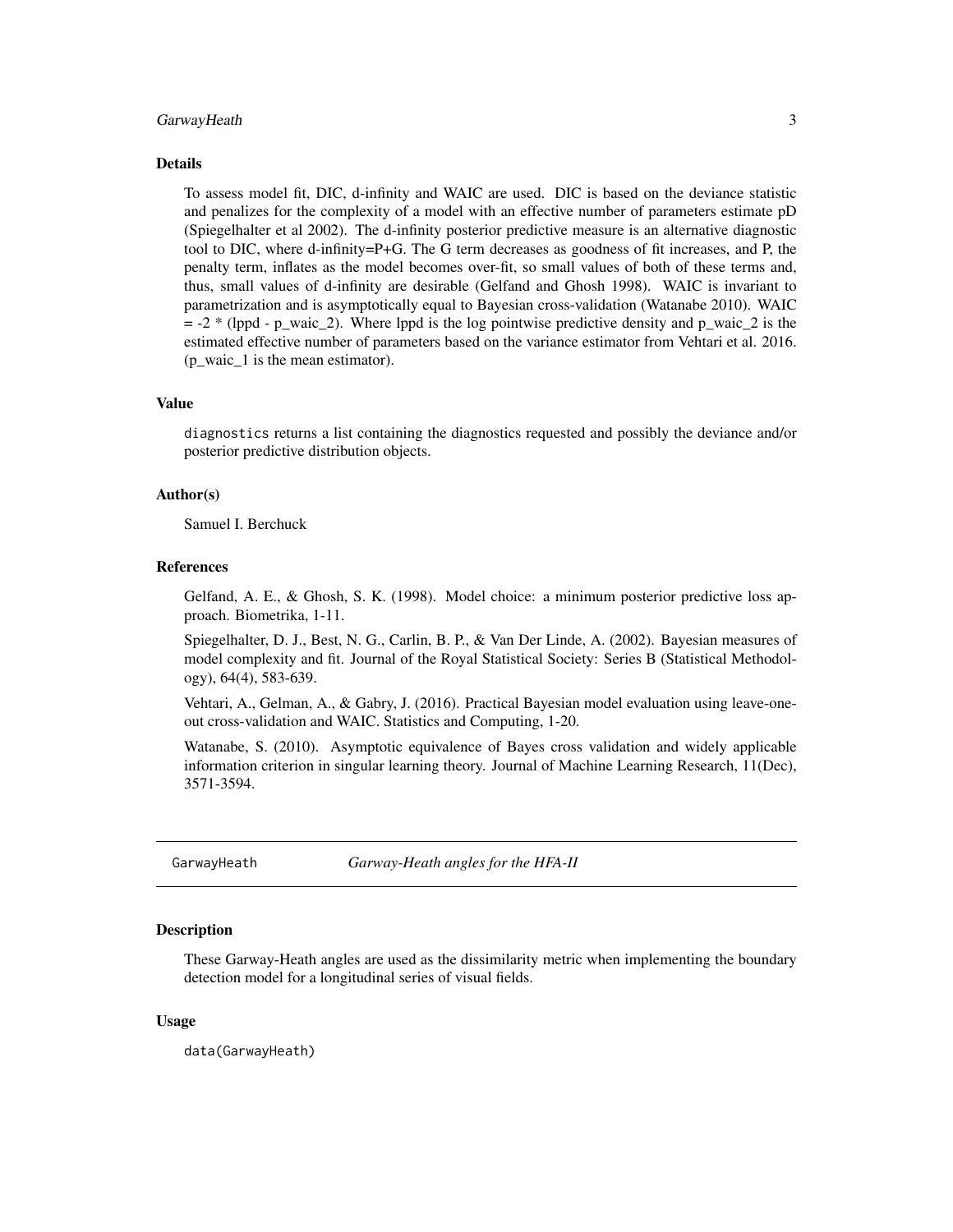#### Format

A vector with length 54, where each entry represents the angle (in degrees) that the underlying retinal nerve fiber enters the optic nerve head. The measure ranges from 0-360, where 0 is designated at the 9-o'clock position (right eye) and angles are counted counter clockwise. These angles are estimates for the Humphrey Field Analyzer-II (Carl Zeiss Meditec Inc., Dublin, CA). The 26th and 35th entries are missing as they correspond to a natural blind spot.

#### References

Garway-Heath, et al. (2000). Ophthalmology 107:10:1809–1815. [\(PubMed\)](https://www.ncbi.nlm.nih.gov/pubmed/11013178)

HFAII\_Queen *HFAII Queen Adjacency Matrix*

#### Description

Binary adjacency matrix for the Humphrey Field Analyzer-II (Carl Zeiss Meditec Inc., Dublin, CA)

#### Usage

data(HFAII\_Queen)

# Format

This adjacency matrix is formated using queen neighbor criteria, meaning two locations on the visual field are only considered neighbors if they share an edge or corner. The adjacency matrix is a 54 x 54 dimensional binary object with zeros on the diagonal and the column and row sums are equal to the number of neighbors.

HFAII\_QueenHF *HFAII Queen Hemisphere Adjacency Matrix*

# **Description**

Binary adjacency matrix for the Humphrey Field Analyzer-II (Carl Zeiss Meditec Inc., Dublin, CA)

#### Usage

```
data(HFAII_QueenHF)
```
#### Format

This adjacency matrix is formated using queen neighbor criteria, meaning two locations on the visual field are only considered neighbors if they share an edge or corner. An additional criterion is included that locations are not considered neighbors if they fall within different hemispheres on the visual field. The adjacency matrix is a 54 x 54 dimensional binary object with zeros on the diagonal and the column and row sums are equal to the number of neighbors.

<span id="page-3-0"></span>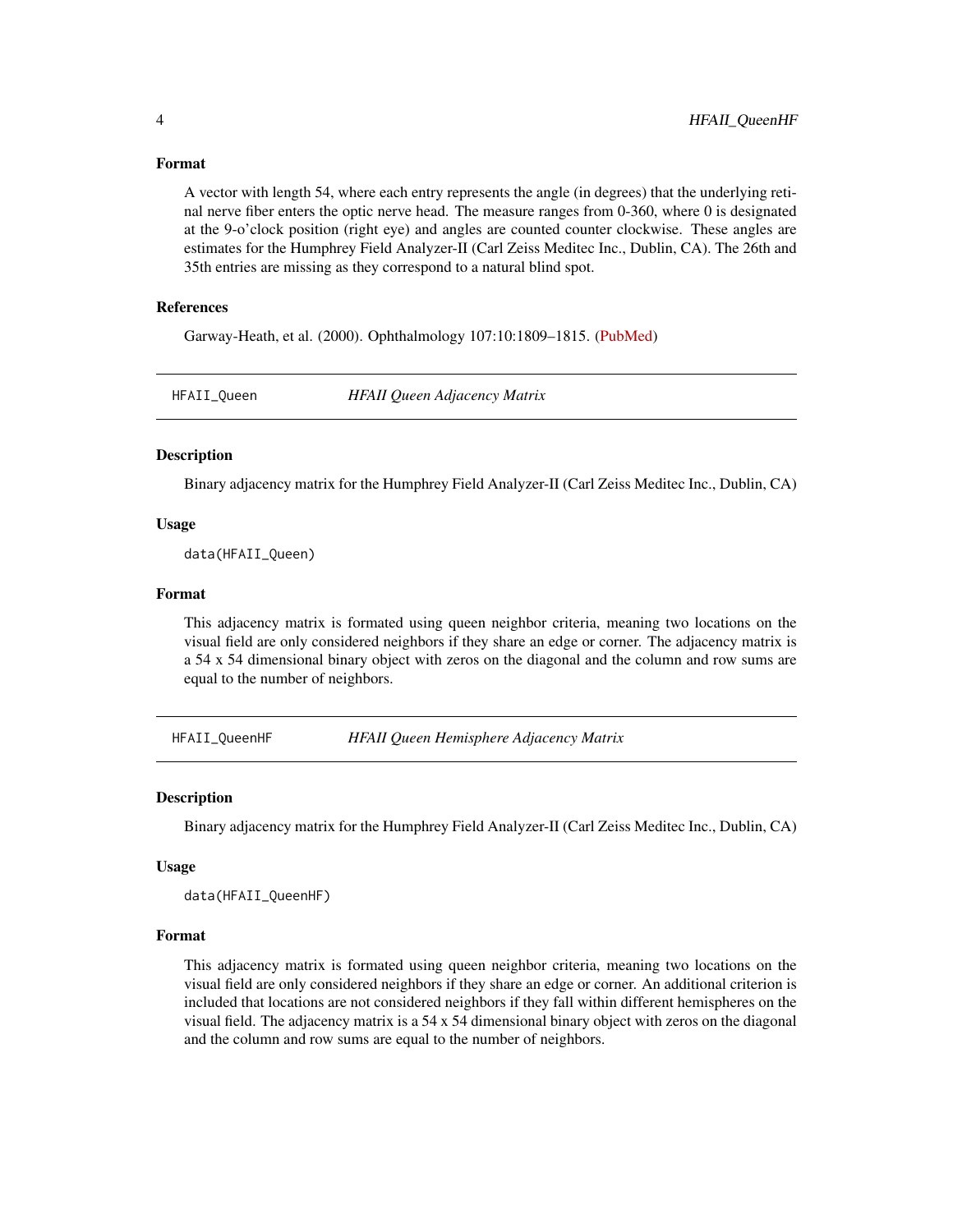<span id="page-4-0"></span>

#### Description

Binary adjacency matrix for the Humphrey Field Analyzer-II (Carl Zeiss Meditec Inc., Dublin, CA)

#### Usage

data(HFAII\_Rook)

# Format

This adjacency matrix is formated using rook neighbor criteria, meaning two locations on the visual field are only considered neighbors if they share an edge. The adjacency matrix is a 54 x 54 dimensional binary object with zeros on the diagonal and the column and row sums are equal to the number of neighbors.

is.PosteriorAdj *is.PosteriorAdj*

#### Description

is.PosteriorAdj is a general test of an object being interpretable as a [PosteriorAdj](#page-9-1) object.

#### Usage

is.PosteriorAdj(x)

#### Arguments

x object to be tested.

#### Details

The [PosteriorAdj](#page-9-1) class is defined as the posterior adjacency object that results from the [PosteriorAdj](#page-9-1) function.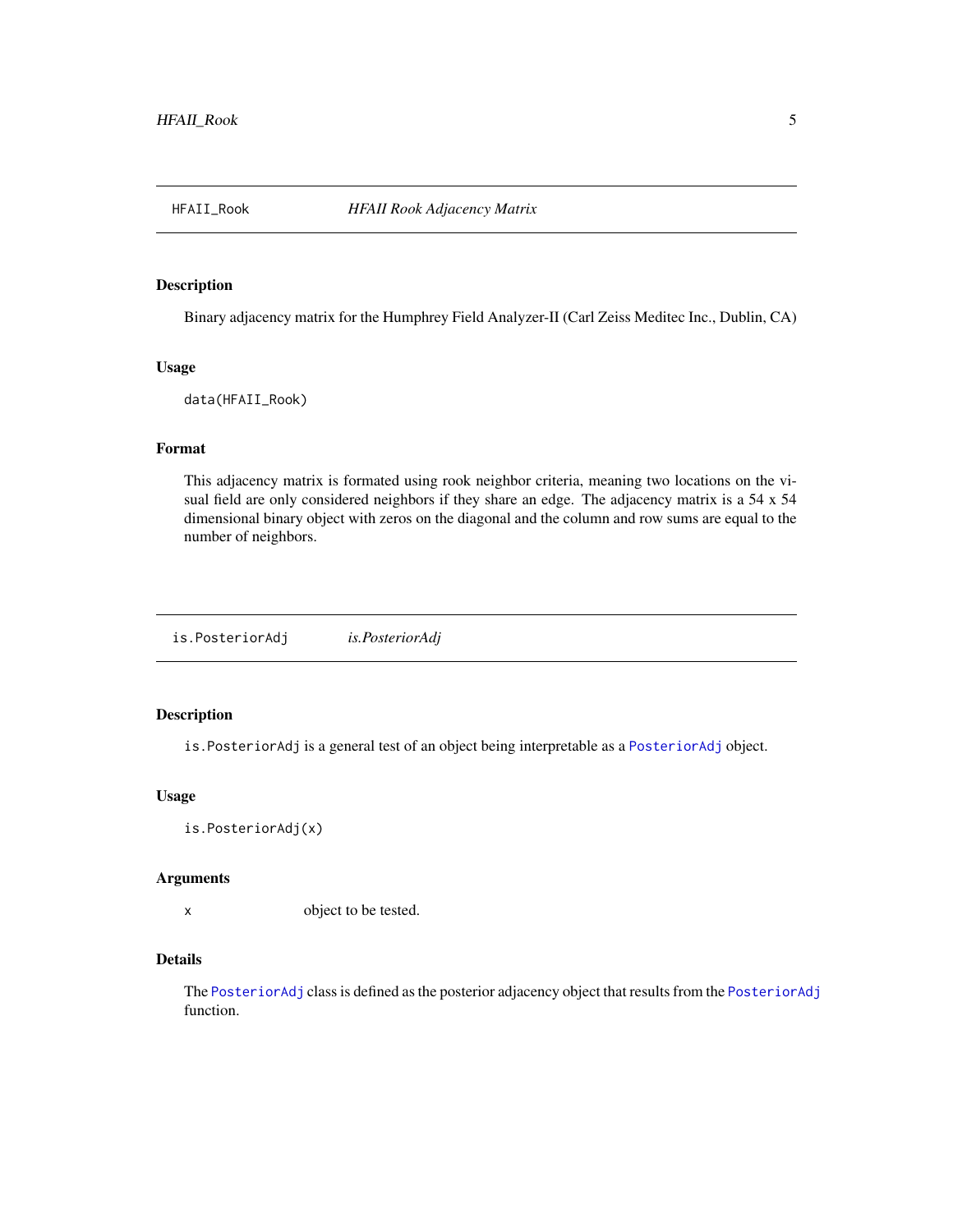<span id="page-5-0"></span>is.STBDwDM *is.STBDwDM*

# Description

is.STBDwDM is a general test of an object being interpretable as a [STBDwDM](#page-11-1) object.

#### Usage

is.STBDwDM(x)

# Arguments

x object to be tested.

# Details

The [STBDwDM](#page-11-1) class is defined as the regression object that results from the [STBDwDM](#page-11-1) regression function.

PlotAdjacency *PlotAdjacency*

# Description

Plots a heat map of the differential light sensitivity on the Humphrey Field Analyzer-II visual field.

# Usage

```
PlotAdjacency(Wij, Visit = 1, stat = "mean",
 main = "Estimated Adjacencies", color.scheme = c("Black", "White"),
  edgewidth = 2, cornerwidth = 1/4, lwd.border = 3,
  color.bs = "gray", zlim = c(0, 1), legend = TRUE, DM = NULL,W = NULL
```
#### Arguments

| Wij          | a Posterior Adj object.                                                                                                                                                                                               |
|--------------|-----------------------------------------------------------------------------------------------------------------------------------------------------------------------------------------------------------------------|
| Visit        | either an integer $(1, \ldots, N\upsilon)$ indicating the visit number for which you want to<br>get the adjacencies to plot or NA. If NA, then the plot will produce the dissimi-<br>larity metric at each adjacency. |
| stat         | either "mean" or "sd" (only used for Visit $!= NA$ ).                                                                                                                                                                 |
| main         | an overall title for the plot.                                                                                                                                                                                        |
| color.scheme | a vector of colors to be used to show the adjacencies changing.                                                                                                                                                       |
|              |                                                                                                                                                                                                                       |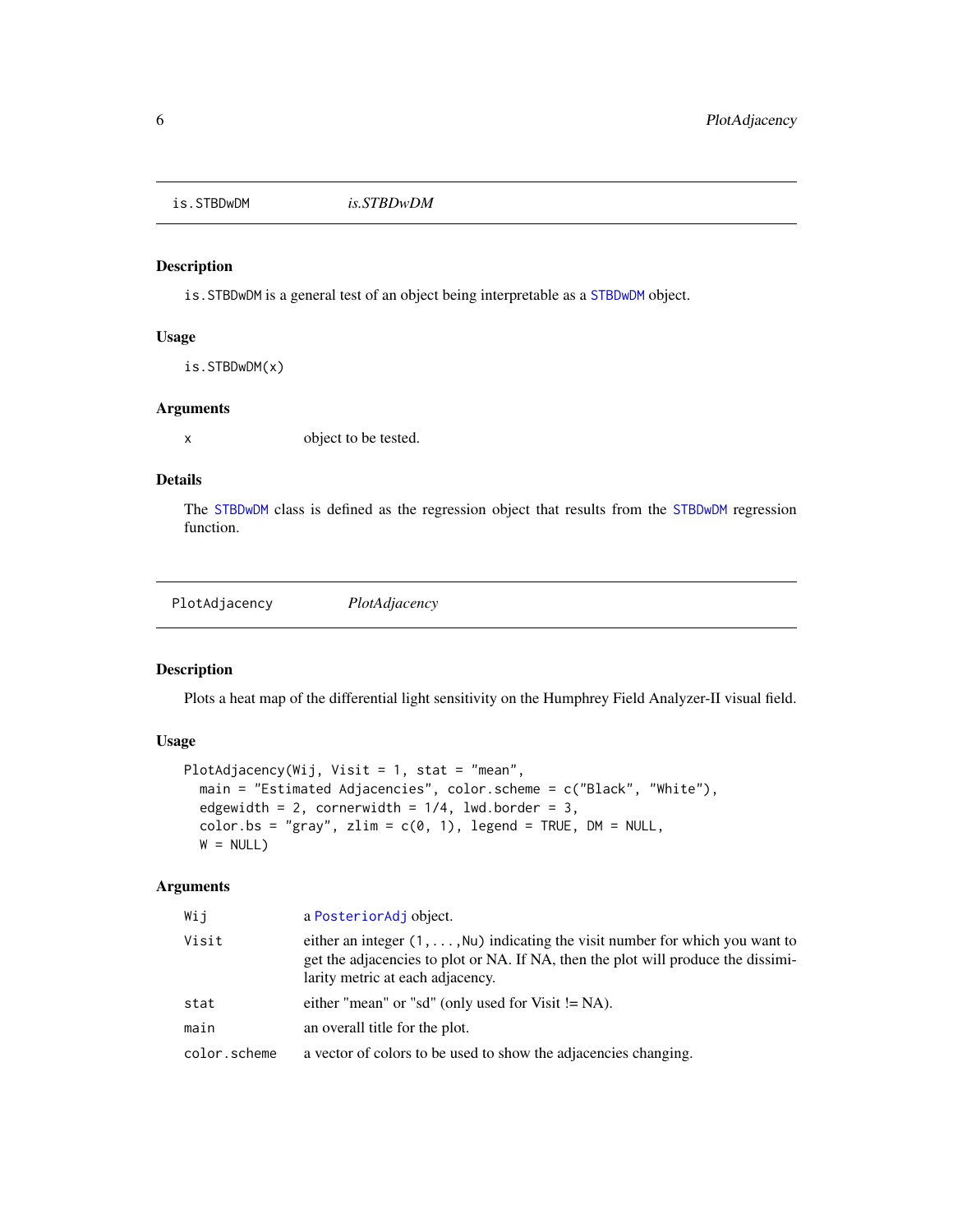# <span id="page-6-0"></span>PlotSensitivity 7

| edgewidth   | a scalar indicating the width of the edges.                                                               |
|-------------|-----------------------------------------------------------------------------------------------------------|
| cornerwidth | a scalar indicating the width of the corners.                                                             |
| lwd.border  | a scalar indicating width of the visual field border.                                                     |
| color.bs    | one color specifying the blind spot.                                                                      |
| zlim        | the limits used for the legend (default are $c(0,1)$ ).                                                   |
| legend      | logical, indicating whether the legend should be present (default = TRUE).                                |
| DM          | a dissimilarity metric to be plotted at each location on the visual field (default =<br>NULL).            |
| W           | an adjacency matrix that specifies the visual field, required if Wij is not provided<br>(default = NULL). |

# Details

PlotAdjacency is used in the application of glaucoma progression to plot the posterior mean and standard deviation neighborhood adjacencies across the visual field.

# Author(s)

Samuel I. Berchuck

# Examples

```
###Define blind spot locations on the HFA-II
blind_spot <- c(26, 35)
###Load visual field adjacency matrix
W <- HFAII_Queen[ -blind_spot, -blind_spot]
###Load Garway-Heath angles for dissimiliarity metric
DM <- GarwayHeath[-blind_spot] #Uses Garway-Heath angles object "GarwayHeath"
###Adjacency plots
```

```
PlotAdjacency(W = W, DM = DM, zlim = c(0, 180), Visit = NA,
             main = "Garway-Heath dissimilarity metric\n across the visual field")
```
PlotSensitivity *PlotSensitivity*

# **Description**

Plots a heat map of the differential light sensitivity on the Humphrey Field Analyzer-II visual field.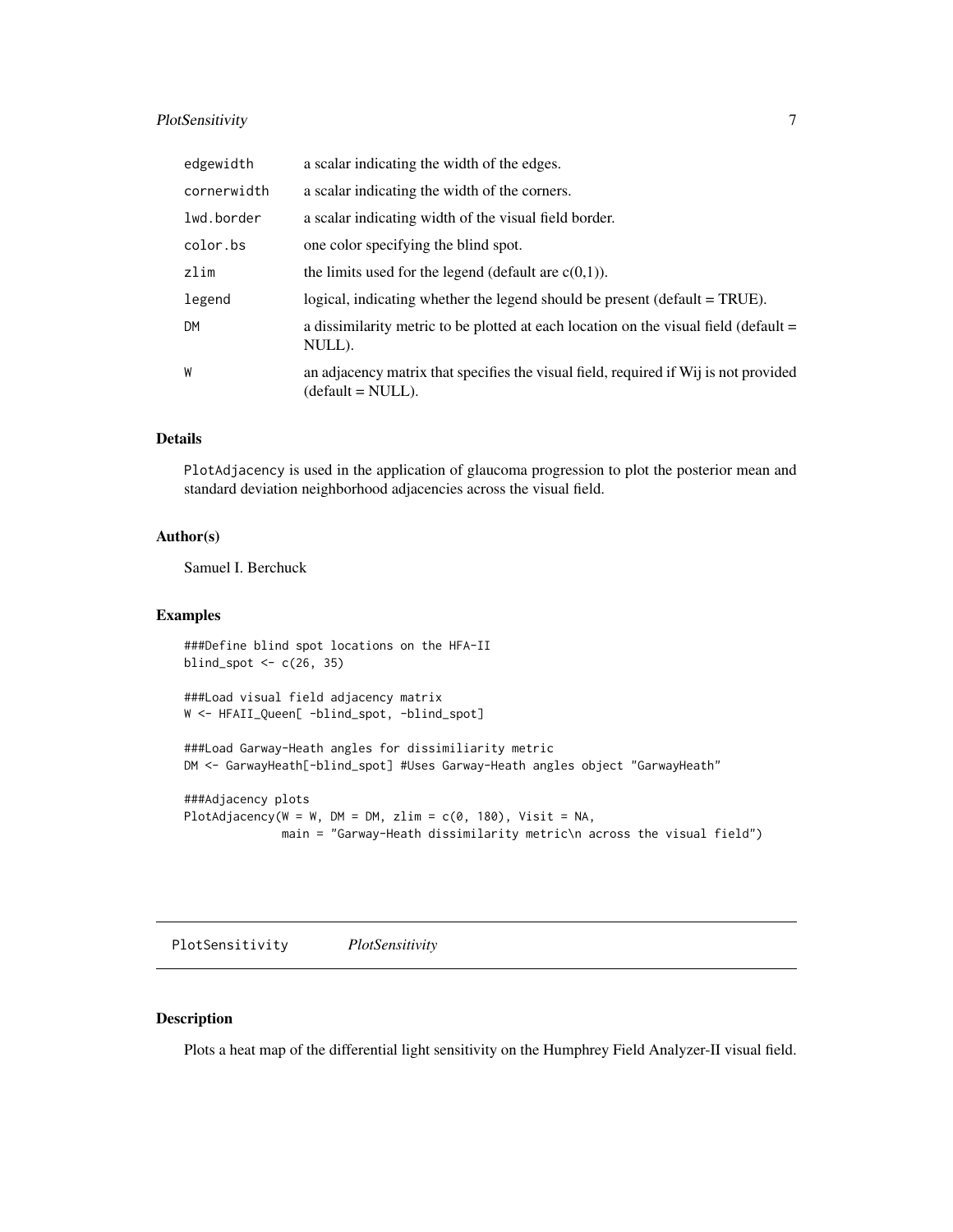## Usage

```
PlotSensitivity(Y = Y,
 main = "Sensitivity Estimate (dB) at each \nlocation on visual field",
  legend.lab = "DLS (dB)", zlim = c(10, 35), bins = 100,
 border = TRUE, legend = TRUE, color = c("yellow", "orange", "red"),legend.round = 0)
```
# Arguments

| Υ            | variable to be plotted on the visual field (e.g. differential light sensitivity).                      |
|--------------|--------------------------------------------------------------------------------------------------------|
| main         | an overall title for the plot.                                                                         |
| legend.lab   | a label for the legend (default $=$ "DLS (dB)").                                                       |
| zlim         | the limits used for the legend (default are the minimum and maximum of Y).                             |
| bins         | the number of bins used to refine the color palette for the figure and legend.                         |
| border       | logical, indicating whether there should be a border around the visual field (de-<br>$fault = TRUE$ ). |
| legend       | logical, indicating whether the legend should be present (default = TRUE).                             |
| color        | a vector of character strings representing the color palette.                                          |
| legend.round | integer, indicating the digits that the legend labels are rounded to (default = $0$ ).                 |

# Details

PlotSensitivity is used in the application of glaucoma progression to plot a variable across the visual field in the form of a heat map.

# Author(s)

Samuel I. Berchuck

# Examples

```
data(VFSeries)
PlotSensitivity(Y = VFSeries$DLS[VFSeries$Visit == 1],
                 main = "Sensitivity estimate (dB) at each \n location on visual field",
                  legend.lab = "DLS (dB)",
                  zlim = c(10, 35),
                  bins = 250)
```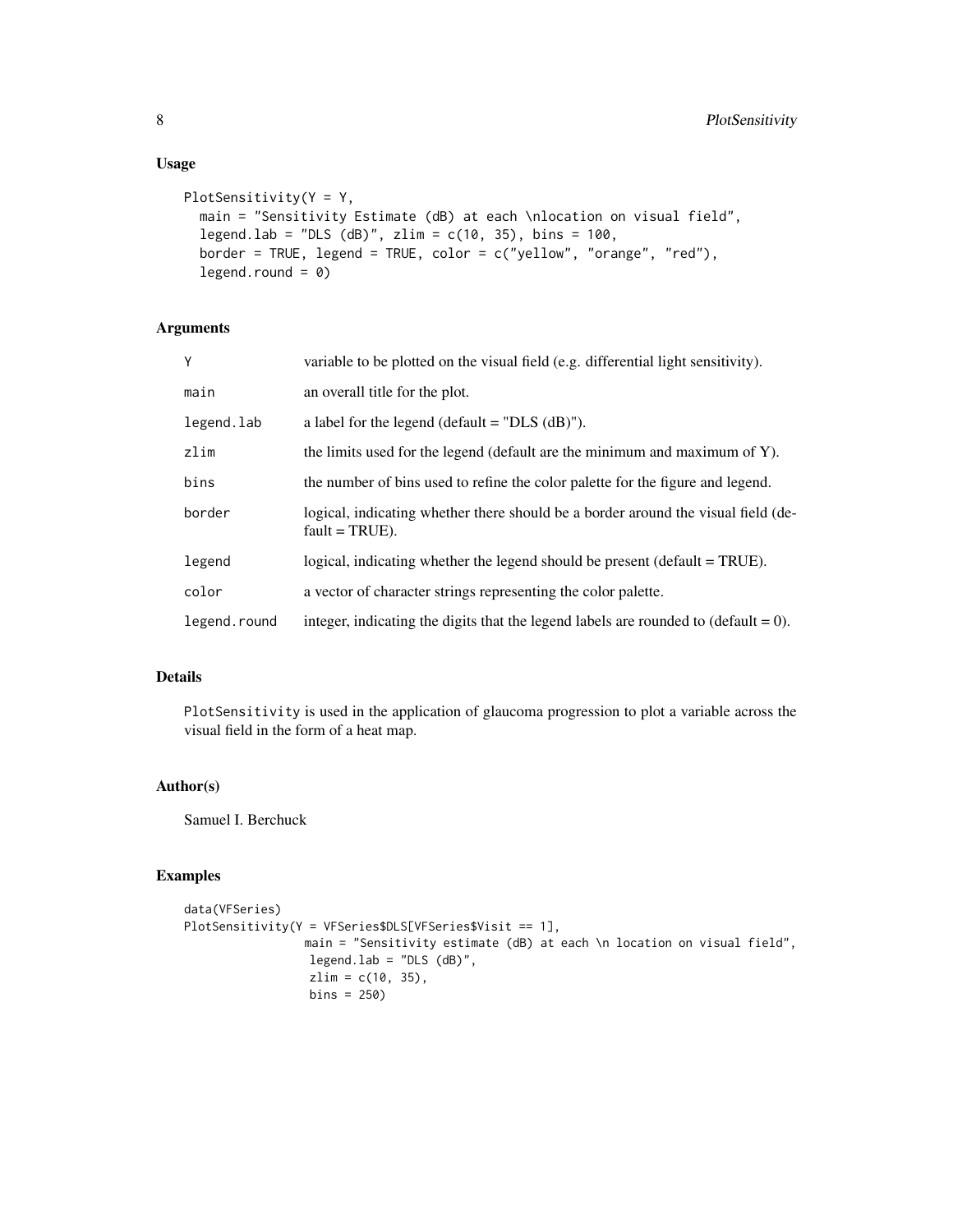<span id="page-8-0"></span>PlotVfTimeSeries *PlotVfTimeSeries*

# Description

Plots a time series at each location of the Humphrey Field Analyzer-II visual field .

#### Usage

```
PlotVfTimeSeries(Y, Location, Time,
  main = "Visual field sensitivity time series \n at each location",
 xlab = "Time from first visit (days)", ylab = "Sensitivity (dB)",
  line.col = "red", line.reg = TRUE, line.type = 1)
```
# Arguments

| Y         | a time series variable to be plotted.                                                                                |
|-----------|----------------------------------------------------------------------------------------------------------------------|
| Location  | a variable corresponding to the location on the visual field that the time series<br>variable was observed.          |
| Time      | a variable corresponding to the time that the time series variable was observed.                                     |
| main      | an overall title for the plot.                                                                                       |
| xlab      | a title for the x axis.                                                                                              |
| ylab      | a title for the y axis.                                                                                              |
| line.col  | color for the regression line, either character string corresponding to a color or<br>a integer (default $=$ "red"). |
| line.reg  | logical, determines if there are regression lines printed (default $= TRUE$ ).                                       |
| line.type | integer, specifies the type of regression line printed (default $= 1$ ).                                             |

#### Details

PlotVfTimeSeries is used in the application of glaucoma progression. In each cell is the observed DLS at each location over visits, with the red line representing a linear regression trend.

#### Author(s)

Samuel I. Berchuck

# Examples

```
data(VFSeries)
PlotVfTimeSeries(Y = VFSeries$DLS,
                 Location = VFSeries$Location,
                 Time = VFSeries$Time,
                 main = "Visual field sensitivity time series \n at each location",
                  xlab = "Days from baseline visit",
                  ylab = "Differential light sensitivity (dB)")
```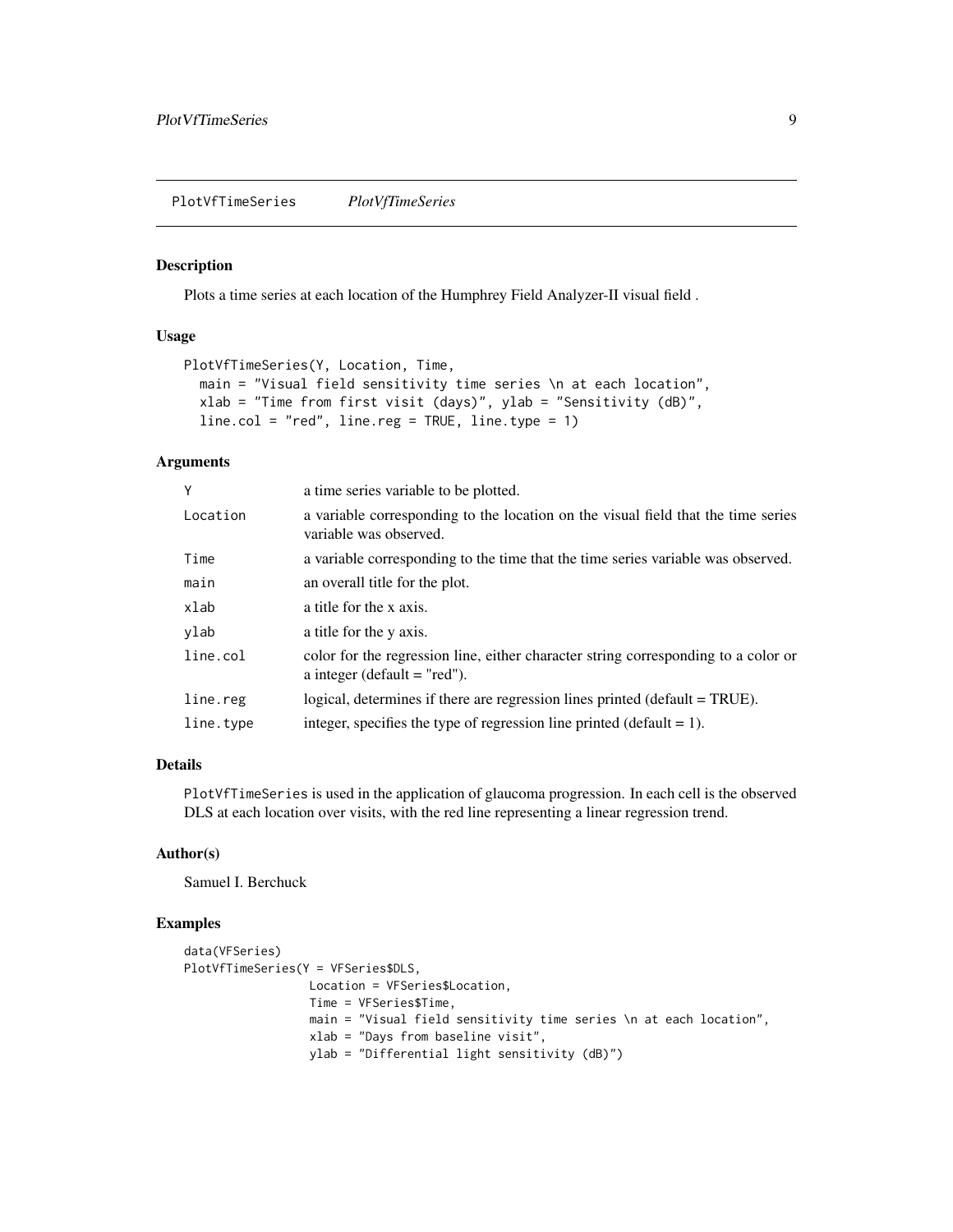<span id="page-9-1"></span><span id="page-9-0"></span>PosteriorAdj *PosteriorAdj*

#### Description

Calculates the posterior mean and standard deviation for the neighborhood adjacencies from the [STBDwDM](#page-11-1) model.

# Usage

PosteriorAdj(object)

### Arguments

object a [STBDwDM](#page-11-1) model object for which predictions are desired from.

## Details

The function PosteriorAdj calculates the posterior mean and standard deviation of the neighborhood adjacencies for each pairwise location. The neighborhood structure used to do this comes from Berchuck et al. 2017.

#### Value

PosteriorAdj returns a matrix containing the following columns.

i Location i (i.e. which row/column on the adjacency matrix W).

j Location j (i.e. which row/column on the adjacency matrix W).

DM The dissimilarity metric between locations i and j.

meant The posterior mean of the neighborhood adjacency between location i and j at time  $t$ ,  $t = 1, \ldots$ , Nu. sdt The posterior mean of the neighborhood adjacency between location i and j at time  $t$ ,  $t = 1, \ldots$ , Nu.

# Author(s)

Samuel I. Berchuck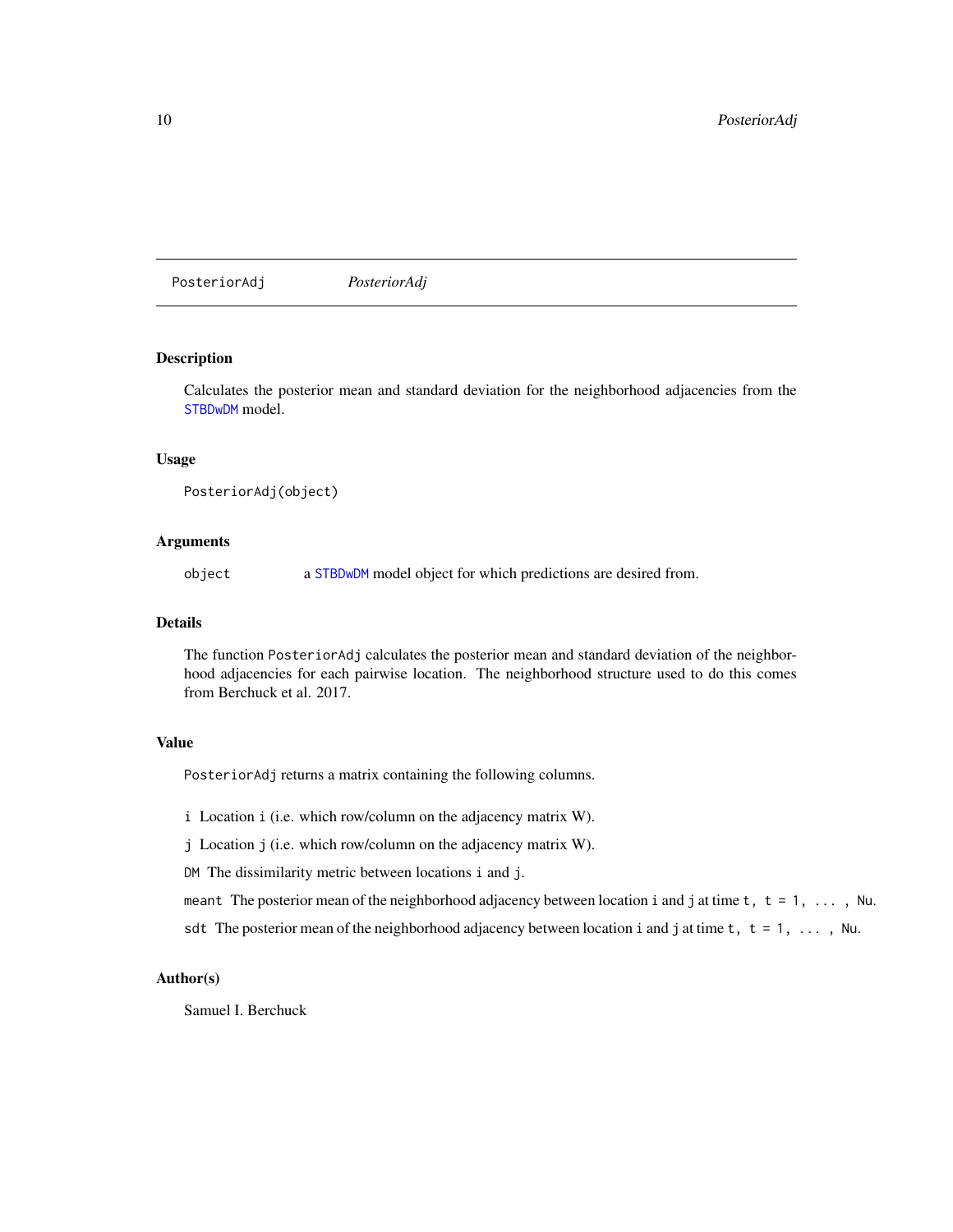### <span id="page-10-0"></span>Description

Predicts future observations from the [STBDwDM](#page-11-1) model.

# Usage

```
## S3 method for class 'STBDwDM'
predict(object, NewTimes, ...)
```
#### Arguments

| object                  | a STBD <sub>w</sub> DM model object for which predictions are desired from. |
|-------------------------|-----------------------------------------------------------------------------|
| NewTimes                | a numeric vector including desired time(s) points for prediction.           |
| $\cdot$ $\cdot$ $\cdot$ | other arguments.                                                            |

#### Details

predict.STBDwDM uses Bayesian krigging to predict vectors at future time points. The function returns the krigged observed outcomes along with the observational level parameters (mu, tau, and alpha).

#### Value

predict.STBDwDM returns a list containing the following objects.

- MuTauAlpha A list containing three matrices, mu, tau and alpha. Each matrix is dimension NKeep  $\times$  s, where s is the number of new time points. Each matrix contains posterior samples obtained by Bayesian krigging.
- Y A list containing s posterior predictive distribution matrices. Each matrix is dimension NKeep x s, where s is the number of new time points. Each matrix is obtained through Bayesian krigging.

#### Author(s)

Samuel I. Berchuck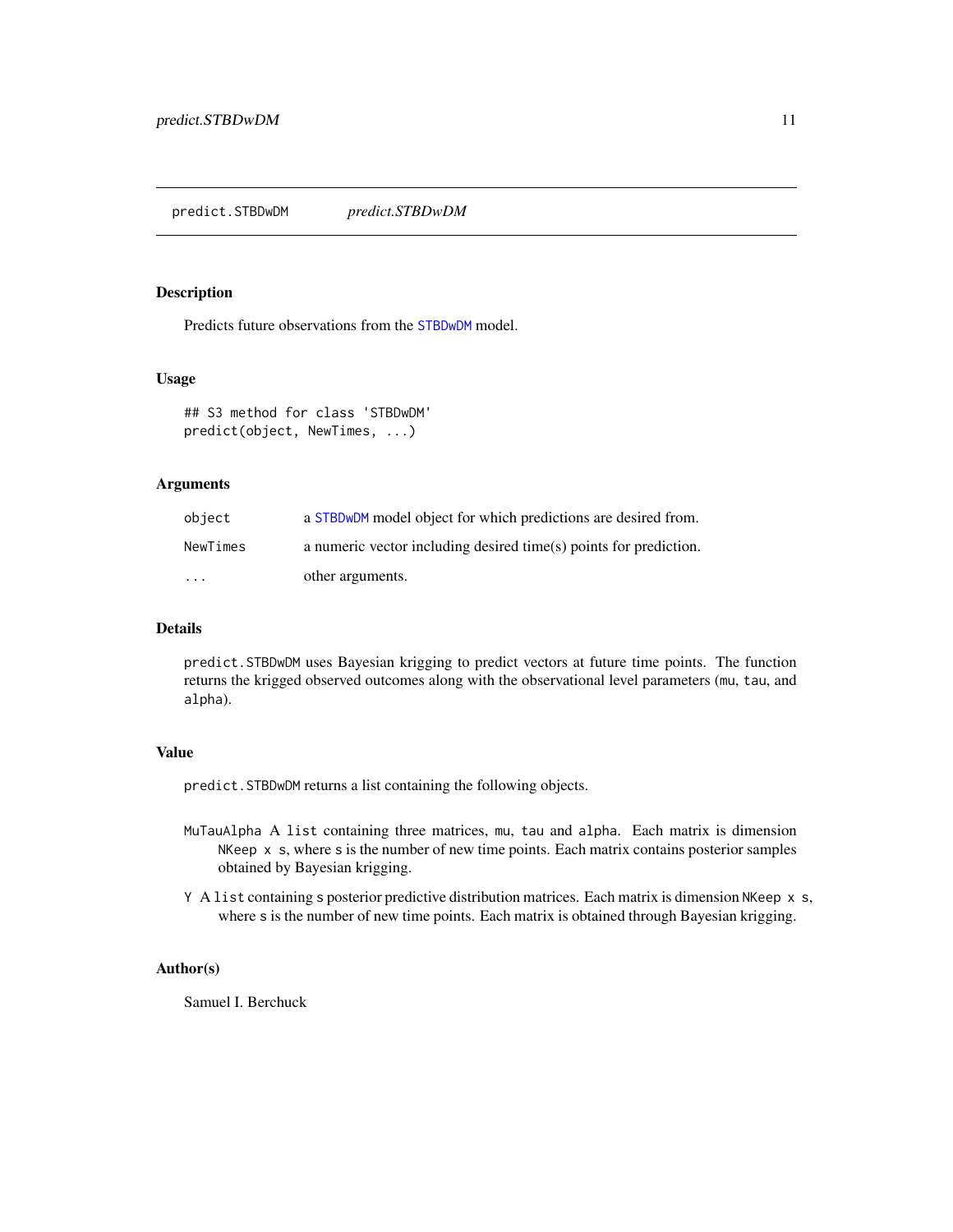<span id="page-11-1"></span><span id="page-11-0"></span>STBDwDM *MCMC sampler for spatiotemporal boundary detection with dissimilarity metric.*

# Description

STBDwDM is a Markov chain Monte Carlo (MCMC) sampler for a spatiotemporal boundary detection model using the Bayesian hierarchical framework.

# Usage

```
STBDwDM(Y, DM, W, Time, Starting = NULL, Hypers = NULL,
 Tuning = NULL, MCMC = NULL, Family = "tobit",
 TemporalStructure = "exponential", Distance = "circumference",
 Weights = "continuous", Rho = 0.99, ScaleY = 10, ScaleDM = 100,
 Seed = 54)
```
# Arguments

| Y         | An N dimensional vector containing the observed outcome data. Here, $N = M \times Nu$ ,<br>where M represents the number of spatial locations and Nu the number of tem-<br>poral visits. The observations in Y must be first ordered spatially and then tem-<br>porally, meaning the first M observations in Y should come from the initial time<br>point.      |
|-----------|-----------------------------------------------------------------------------------------------------------------------------------------------------------------------------------------------------------------------------------------------------------------------------------------------------------------------------------------------------------------|
| <b>DM</b> | An M dimensional vector containing a dissimilarity metric for each spatial loca-<br>tion. The order of the spatial locations must match the order from Y.                                                                                                                                                                                                       |
| W         | An M x M dimensional binary adjacency matrix for dictating the spatial neigbor-<br>hood structure.                                                                                                                                                                                                                                                              |
| Time      | A Nu dimensional vector containing the observed time points for each vector of<br>outcomes in increasing order.                                                                                                                                                                                                                                                 |
| Starting  | Either NULL or a list containing starting values to be specified for the MCMC<br>sampler. If NULL is not chosen then none, some or all of the starting values may<br>be specified.                                                                                                                                                                              |
|           | When NULL is chosen then default starting values are automatically generated.<br>Otherwise a list must be provided with names Delta, T or Phi containing ap-<br>propriate objects. Delta must be a 3 dimensional vector, $\tau$ a 3 $\times$ 3 dimensional<br>matrix and Phi a scalar.                                                                          |
| Hypers    | Either NULL or a list containing hyperparameter values to be specified for the<br>MCMC sampler. If NULL is not chosen then none, some or all of the hyperpa-<br>rameter values may be specified.                                                                                                                                                                |
|           | When NULL is chosen then default hyperparameter values are automatically gen-<br>erated. These default hyperparameters are described in detail in (Berchuck et<br>al.). Otherwise a list must be provided with names Delta, T or Phi containing<br>further hyperparameter information. These objects are themselves lists and<br>may be constructed as follows. |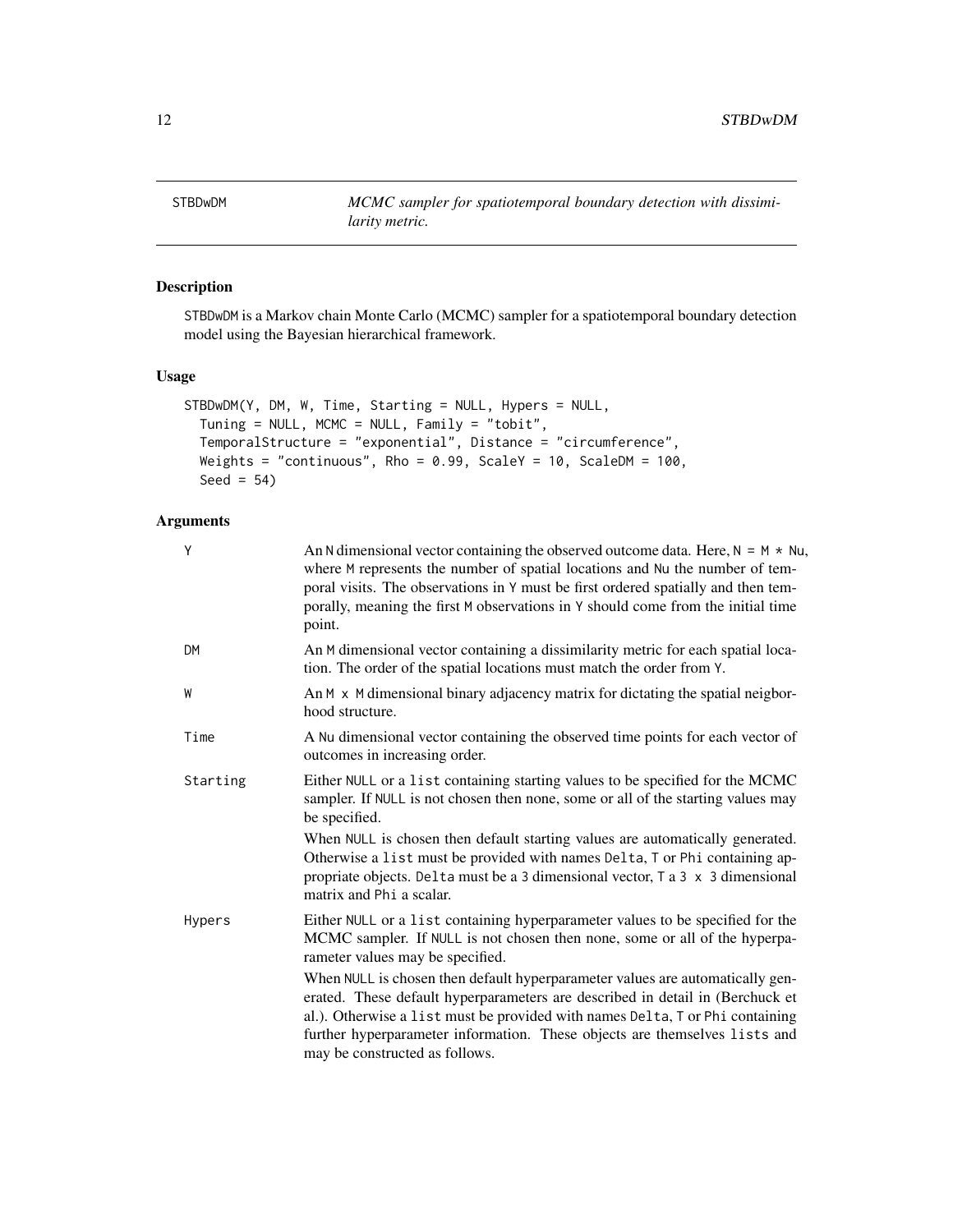|                   | Delta is a list with two objects, MuDelta and OmegaDelta. MuDelta repre-<br>sents the mean component of the multivariate normal hyperprior and must be a<br>3 dimensional vector, while OmegaDelta represents the covariance and must be<br>a 3 x 3 dimensional matrix.                                                        |
|-------------------|--------------------------------------------------------------------------------------------------------------------------------------------------------------------------------------------------------------------------------------------------------------------------------------------------------------------------------|
|                   | T is a list with two objects, Xi and Psi. Xi represents the degrees of freedom<br>parameter for the inverse-Wishart hyperprior and must be a real number scalar,<br>while Psi represents the scale matrix and must be a $3 \times 3$ dimensional positive<br>definite matrix.                                                  |
|                   | Phi is a list with two objects, APhi and BPhi. APhi represents the lower bound<br>for the uniform hyperprior, while BPhi represents the upper bound. The bounds<br>must be specified carefully. For example, if the exponential temporal correlation<br>structure is chosen both bounds must be restricted to be non-negative. |
| Tuning            | Either NULL or a list containing tuning values to be specified for the MCMC<br>Metropolis steps. If NULL is not chosen then all of the tuning values must be<br>specified.                                                                                                                                                     |
|                   | When NULL is chosen then default tuning values are automatically generated to<br>1. Otherwise a list must be provided with names Theta2, Theta3 and Phi.<br>Theta2 and Theta3 must be Nu dimensional vectors and Phi a scalar. Each<br>containing tuning variances for their corresponding Metropolis updates.                 |
| <b>MCMC</b>       | Either NULL or a list containing input values to be used for implementing the<br>MCMC sampler. If NULL is not chosen then all of the MCMC input values must<br>be specified.                                                                                                                                                   |
|                   | NBurn: The number of sampler scans included in the burn-in phase. (default $=$<br>10,000)                                                                                                                                                                                                                                      |
|                   | NSims: The number of post-burn-in scans for which to perform the sampler.<br>$(default = 100,000)$                                                                                                                                                                                                                             |
|                   | NThin: Value such that during the post-burn-in phase, only every NThin-th scan<br>is recorded for use in posterior inference (For return values we define, $NKeep =$<br>NSims / NThin (default = $10$ ).                                                                                                                       |
|                   | NPilot: The number of times during the burn-in phase that pilot adaptation is<br>performed (default = $20$ )                                                                                                                                                                                                                   |
| Family            | Character string indicating the distribution of the observed data. Options in-<br>clude: "normal", "probit", "tobit".                                                                                                                                                                                                          |
| TemporalStructure | Character string indicating the temporal structure of the time observations. Op-<br>tions include: "exponential" and "ar1".                                                                                                                                                                                                    |
| Distance          | Character string indicating the distance metric for computing the dissimilarity<br>metric. Options include: "euclidean" and "circumference".                                                                                                                                                                                   |
| Weights           | Character string indicating the type of weight used. Options include: "continuous"<br>and "binary".                                                                                                                                                                                                                            |
| Rho               | A scalar in $(0, 1)$ that dictates the magnitude of local spatial sharing. By default<br>it is fixed at 0.99 as suggested by Lee and Mitchell (2012).                                                                                                                                                                          |
| ScaleY            | A positive scalar used for scaling the observed data, Y. This is used to aid nu-<br>merically for MCMC convergence, as scaling large observations often stabilizes<br>chains. By default it is fixed at 10.                                                                                                                    |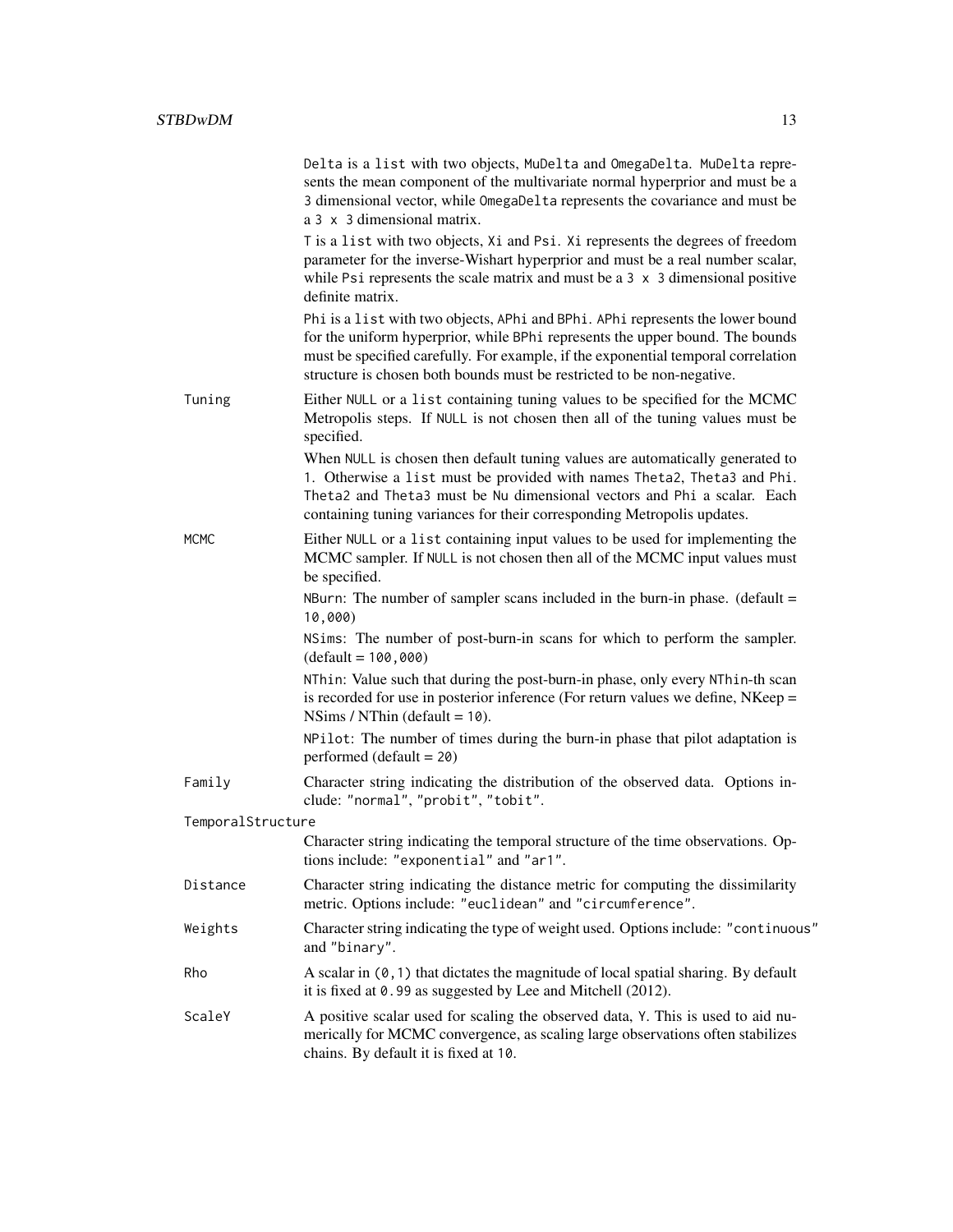| ScaleDM | A positive scalar used for scaling the dissimilarity metric distances, DM. This is |
|---------|------------------------------------------------------------------------------------|
|         | used to aid numerically for MCMC convergence. as scaling spatial distances is      |
|         | often used for improved MCMC convergence. By default it is fixed at 100.           |
| Seed    | An integer value used to set the seed for the random number generator (default     |
|         | $= 54$ ).                                                                          |

#### Details

Details of the underlying statistical model can be found in the article by Berchuck et al. (2018), "Diagnosing Glaucoma Progression with Visual Field Data Using a Spatiotemporal Boundary Detection Method", <arXiv:1805.11636>.

#### Value

STBDwDM returns a list containing the following objects

- mu NKeep x Nu matrix of posterior samples for mu. The t-th column contains posterior samples from the t-th time point.
- tau2 NKeep x Nu matrix of posterior samples for tau2. The t-th column contains posterior samples from the t-th time point.
- alpha NKeep x Nu matrix of posterior samples for alpha. The t-th column contains posterior samples from the t-th time point.
- delta NKeep x 3 matrix of posterior samples for delta. The columns have names that describe the samples within them.
- T NKeep x 6 matrix of posterior samples for T. The columns have names that describe the samples within them. The row is listed first, e.g., t32 refers to the entry in row 3, column 2.
- phi NKeep x 1 matrix of posterior samples for phi.
- metropolis  $(2 \times Nu + 1) \times 2$  matrix of metropolis acceptance rates and tuners that result from the pilot adaptation. The first Nu correspond to the Theta2 (i.e. tau2) parameters, the next Nu correspond to the Theta3 (i.e. alpha) parameters and the last row give the phi values.
- runtime A character string giving the runtime of the MCMC sampler.
- datobj A list of data objects that are used in future STBDwDM functions and should be ignored by the user.
- dataug A list of data augmentation objects that are used in future STBDwDM functions and should be ignored by the user.

#### Author(s)

Samuel I. Berchuck

# References

Berchuck et al. (2018), "Diagnosing Glaucoma Progression with Visual Field Data Using a Spatiotemporal Boundary Detection Method", <arXiv:1805.11636>.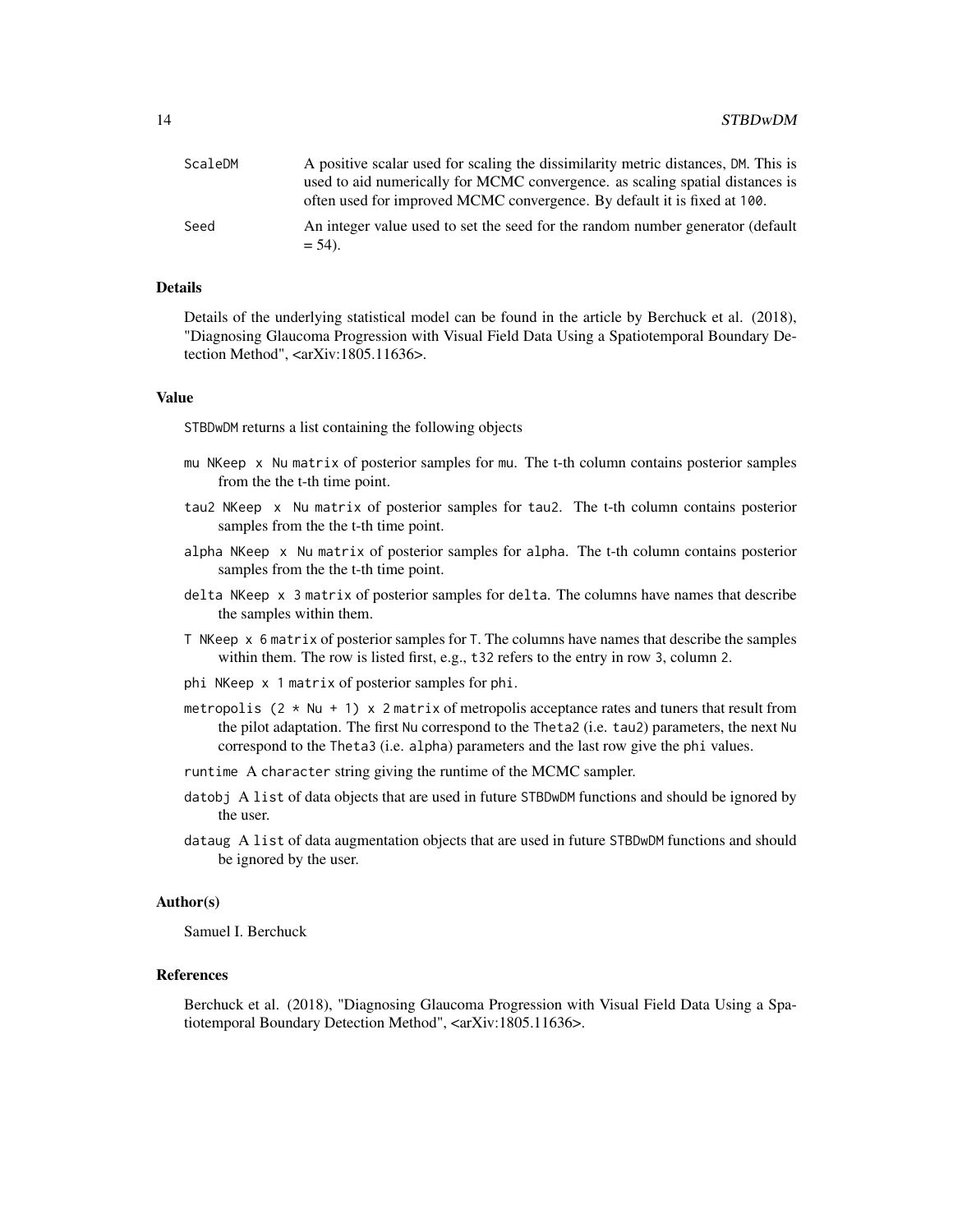#### <span id="page-14-0"></span>Description

A dataset containing 9 visual field series from a patient of the Vein Pulsation Study Trial in Glaucoma and the Lions Eye Institute trial registry, Perth, Western Australia.

#### Usage

data(VFSeries)

#### Format

A data frame with 486 rows and 4 variables:

**Visit** The visual field test visit number,  $(1, 2, \ldots, 9)$ .

DLS The observed outcome variable, differential light sensitivity (DLS).

Time The time of the visual field test (in days from baseline).

Location The location on the visual field of a Humphrey Field Analyzer-II (Carl Zeiss Meditec Inc., Dublin, CA) (1, 2, ... , 54).

#### Source

<https://anzctr.org.au/Trial/Registration/TrialReview.aspx?ACTRN=12608000274370>

womblR *womblR*

#### **Description**

This package implements a spatiotemporal boundary detection with a dissimilarity metric for areal data with inference in a Bayesian setting using Markov chain Monte Carlo (MCMC). The response variable can be modeled as Gaussian (no nugget), probit or Tobit link and spatial correlation is introduced at each time point through a conditional autoregressive (CAR) prior. Temporal correlation is introduced through a hierarchical structure and can be specified as exponential or first-order autoregressive. Full details of the the package can be found in the accompanying vignette. Furthermore, the details of the package can be found in the corresponding paper on arXiv by Berchuck et al (2018): "Diagnosing Glaucoma Progression with Visual Field Data Using a Spatiotemporal Boundary Detection Method", <arXiv:1805.11636>.

#### Author(s)

Samuel I. Berchuck <sib2@duke.edu>